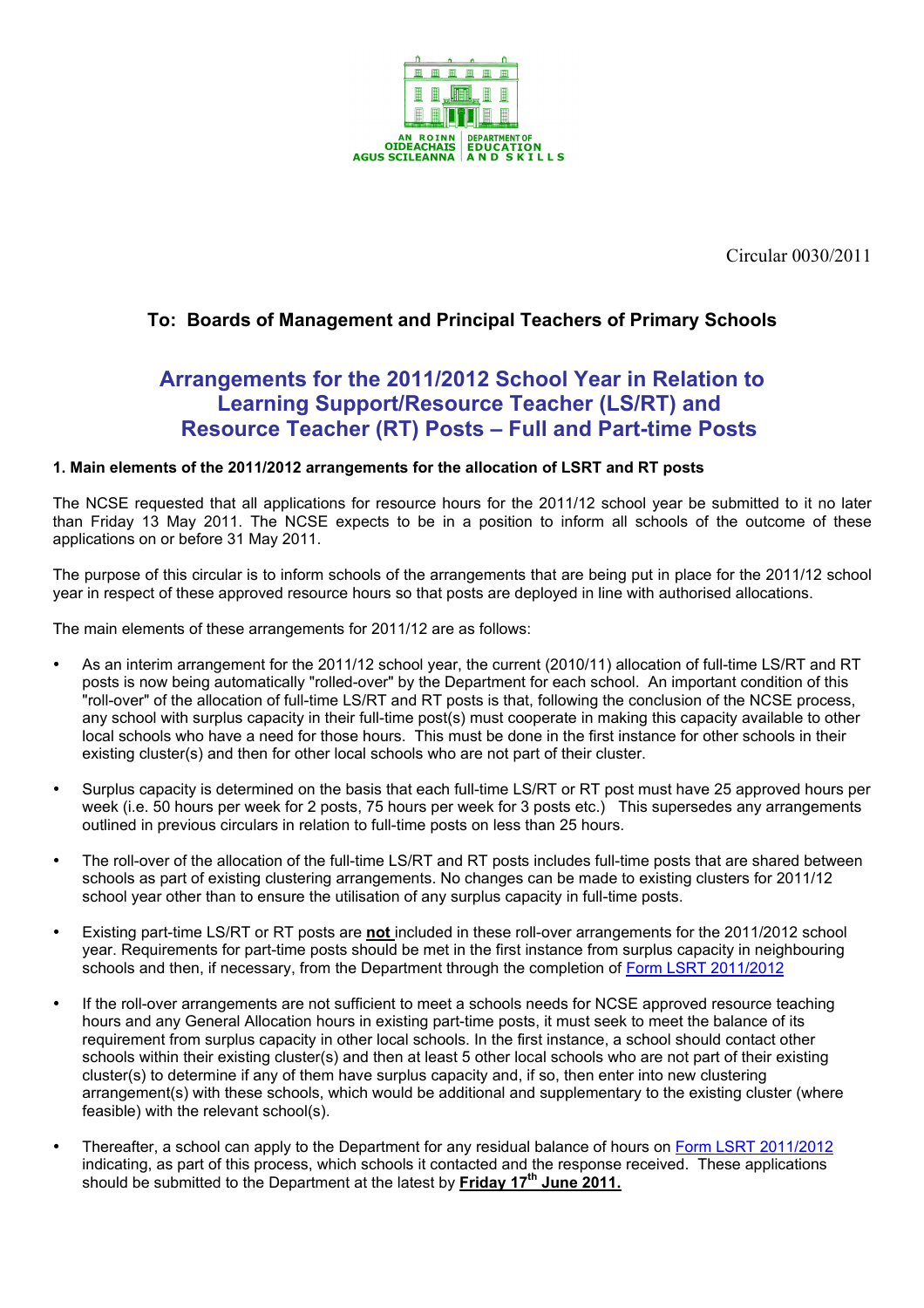- The Department will be contacting schools in the Autumn to determine, as appropriate, how surplus capacity in "rolled-over" posts was shared with other local schools. The Department will also, if necessary, determine at that stage the alternative uses for any residual surplus capacity.
- More detailed guidance for schools is set out in the FAQ in Appendix 1 of this Circular.

## **2. Background**

**2.1** The process of allocating teaching resources to schools for 2011/12 and the arrangements for filling vacant or new teaching positions takes place in the context of the Programme for National Recovery, the EU/IMF Programme of Support for Ireland and the Public Service Agreement 2010-2014.

**2.2** In relation to the Programme for National Recovery and the EU/IMF Programme of Support for Ireland it is necessary for the Department to exercise additional control and reporting measures this year to ensure that the number of teachers employed in schools is consistent with those programmes. The Public Service Agreement 2010- 2014 gives a commitment in relation to job security for public servants including primary teachers, contingent on the operation of redeployment arrangements. **Consequently it is necessary for the Department to ensure this year that all permanent and fixed term positions are in the first instance made available to those permanent and CID holding teachers that are surplus and are to be redeployed.**

#### **This means that until further notice and in accordance with the redeployment arrangements set out in Circular 19/2011 no school can be given authority to commence recruitment to either full or part-time posts until those permanent and CID holding teachers have been redeployed**.

It is the intention of the Department to restore recruitment from fixed-term teachers on the main panels, supplementary panels or public advertisement at the earliest possible opportunity. This however is unlikely to occur until, following discussion with the relevant education partners, arrangements have been devised that will enable the redeployment of any permanent and CID holding teachers still to be redeployed.

#### **3.1 Filling of Vacancies**

The following arrangements will apply for the coming school year.

A discrete subset of all main panels, including the special national panel has been created for permanent and CID holding teachers in order to ensure that vacancies are offered in the first instance to these teachers. This prioritisation of permanent and CID holding teachers must be done in all cases unless there is a legal impediment to the filling of the vacancy in this manner (e.g. statutory entitlement to a CID).

Vacancies within a 45km radius must be offered to permanent and CID holding teachers on panels as follows

| Posts to be filled                                   | Panel from which post is to be filled by permanent<br>and CID holding teachers |
|------------------------------------------------------|--------------------------------------------------------------------------------|
| Learning Support Resource Teacher (LS/RT)            | Main Panel                                                                     |
| (if not filled from base school or clustered school) |                                                                                |
| Resource Teacher (RT)                                | Special National Panel *                                                       |
| (if not filled from base school or clustered school) |                                                                                |
| Special school post                                  | Special National Panel*                                                        |
| Special class in primary school                      | Special National Panel*                                                        |

\*In the event that this panel is cleared or vacancy is turned down on grounds of distance school should fill post from the main panel.

If Irish is a curricular requirement, schools should recruit from the Main Panel instead of the Special National Panel.

If the vacancy is filled by means of notification within the school or cluster, any consequential mainstream classroom vacancy is subject to the terms of circular 19/2011.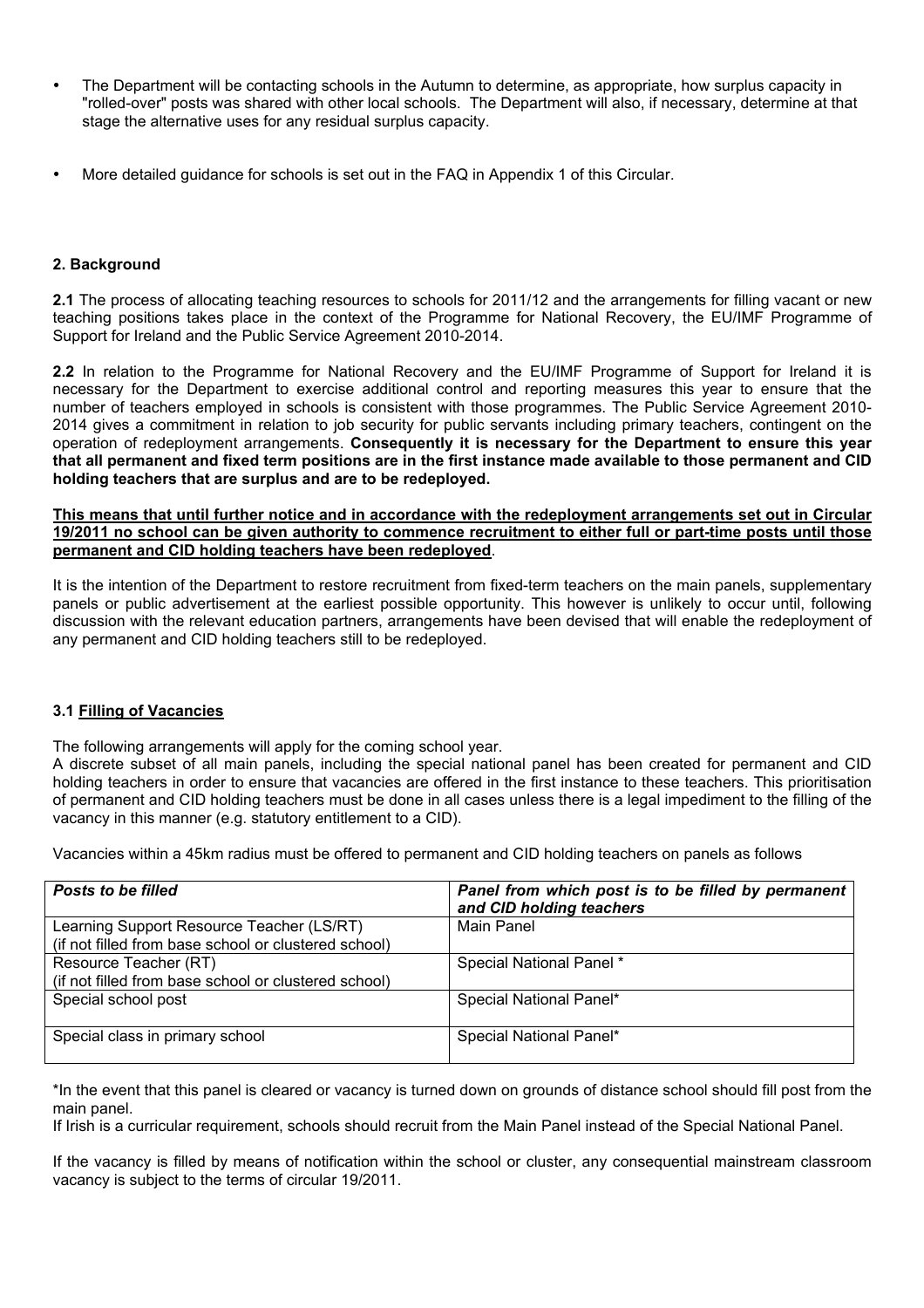# **3.2 Notification of Vacancies**

All special schools with vacancies and primary schools with special class vacancies\* and/or resource teacher vacancies, should notify all their permanent and fixed-term vacancies to the Department within five days of this circular.

This can be done by emailing **Isrt@education.gov.ie.** 

Subsequent vacancies must be notified within 5 working days of the vacancy becoming known to the Chairperson or Principal.

\*Vacancies in special classes for Specific Learning Disability and/or Hospital schools should be notified to main panel operator.

## **4. Special National Panel**

The Special National Panel is managed by the LSRT Allocations Section of the Department. This panel exists for the redeployment of certain categories of teachers in posts that are surplus to requirements in special schools, in special classes and in resource teacher posts in primary schools.

As outlined at 2 above, priority is given to permanent and CID holding teachers on the special national panel for the 2011/12 school year in order to ensure that vacancies (permanent and fixed term) are offered in the first instance to these teachers.

Permanent and CID holding teachers on the special national panel who defer their panel rights in order to fill a fixed term vacancy in their current school may continue to do so in the normal manner.

Permanent and CID holding teachers on the special national panel who are redeployed to fill a fixed term vacancy shall become an employee of the receiving school (but will retain their permanent status). However a redeployed teacher filling a fixed term vacancy may request that his/her redeployment in the following year is based within a 45km radius of either the current school or the receiving school.

Post-primary qualified teachers currently on the special national panel will be redeployed through the redeployment arrangements at post-primary.

Any queries regarding same should be emailed to  $\text{Istr}(\mathcal{Q})$ education.gov.ie.

When teachers are opting to be placed on the special national panel they are requested to indicate if they are interested in receiving offers of posts outside the 45km limit and, if yes, the counties in which they are willing to consider the offer of a post. This information will be provided to schools with vacancies and is aimed at ensuring the smooth operation of the special national panel.

## **5. Completion of Form LS/RT 2011/2012**

Form LSRT 2011/2012 - Schools where the "roll-over" arrangement and any subsequent contact with local schools is not sufficient to meet the NCSE approved resource teaching hours and any General Allocation hours in existing parttime posts are requested to complete this Form.

Please return the completed Form at the latest by **Friday 17th June 2011** to:

Primary Allocations - LSRT Posts, Department of Education and Skills, Cornamaddy, Athlone, Co.Westmeath.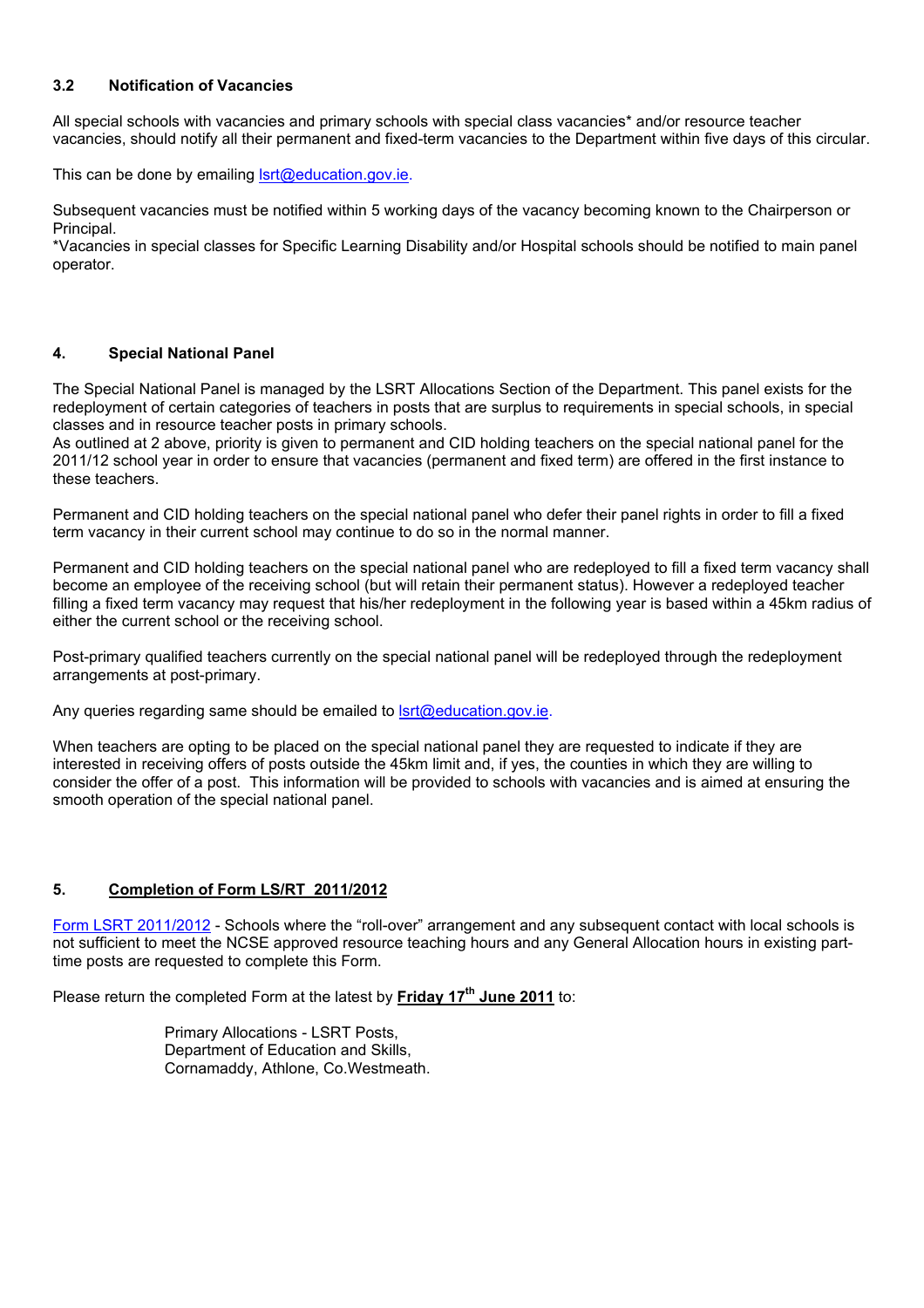### **6. Review of General Allocation**

The Review of the General Allocation Model has now been completed. The Department will consider the findings and recommendations of the review in the context of the Government's Employment Control Framework and competing demands on teacher numbers.

After the conclusion of the arrangements outlined in this circular, the Department will consider whether it is possible for any adjustment to be made to a school's allocation for the 2011/12 school year under the General Allocation Model where a school has been approved for Developing School Status.

An Irish version of this circular is also available on the Department website.

Please note that queries regarding the Circular may be e-mailed to: **Isrt@education.gov.ie** 

Hubert Loftus, Principal Officer, Primary Allocations – LSRT Posts

Jim Mulkerrins Principal Officer Special Education Section

May 2011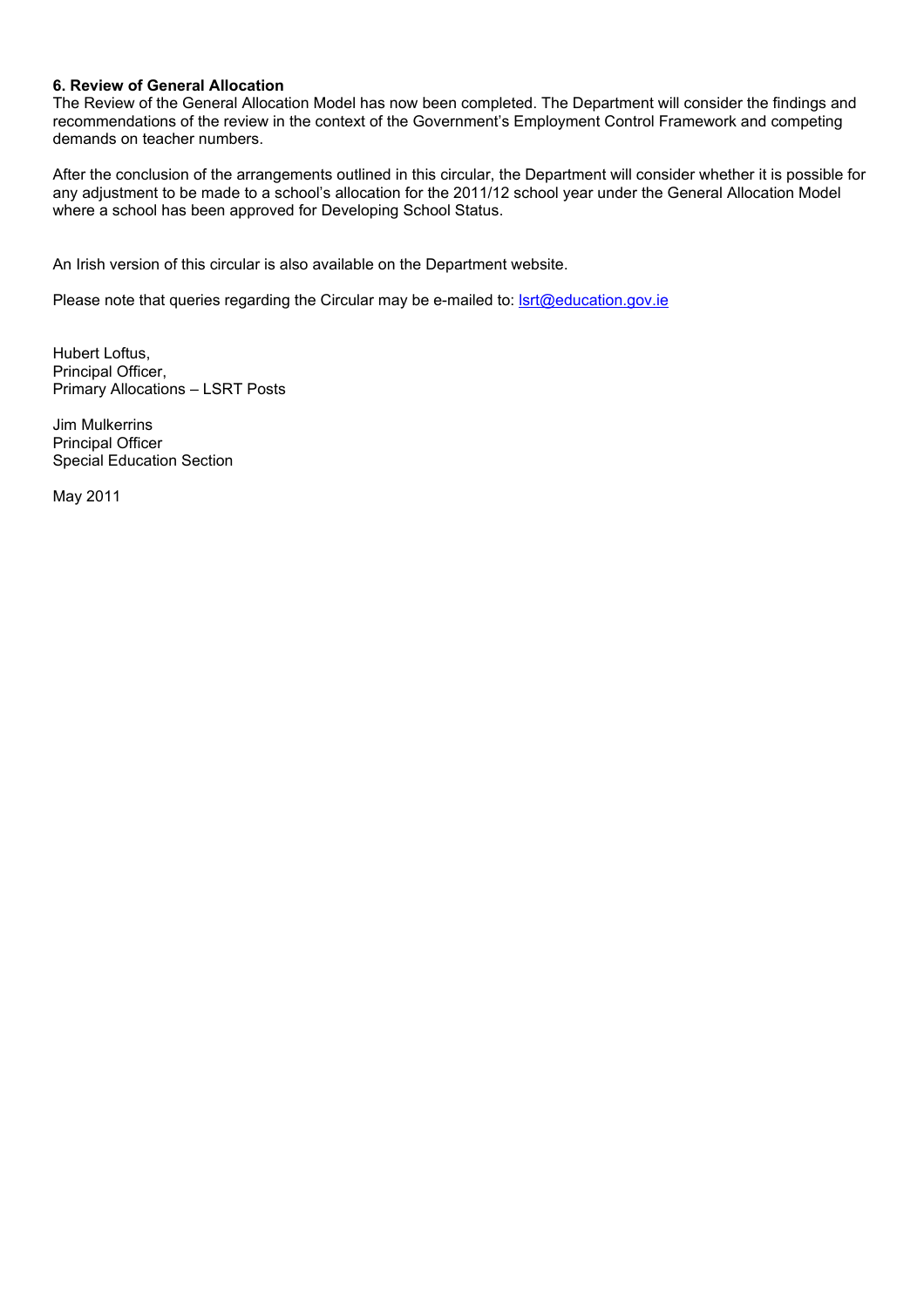# **Q.1. What are the arrangements for the allocation of LS/RT and RT posts for 2011/2012**

**A**. All full-time LS/RT and RT posts in place at the end of the 2010/2011 school year are rolled over to the 2011/2012 school year.

An important condition of this "roll-over" of the allocation of full-time LS/RT and RT posts is that, following the conclusion of the NCSE process, any school with surplus capacity in their full-time post(s) must cooperate in making this capacity available to other local schools who have a need for those hours. This must be done in the first instance for other schools in their existing cluster(s) and then for other local schools who are not part of their cluster. When the number of hours in your fulltime LS/RT and RT posts, after the roll-over arrangements is compared with the NCSE approved allocation, you will either have a surplus capacity of hours, a need for additional hours or the exact number of hours required.

#### **Q.2.What does surplus capacity mean ?**

**A.** When the number of hours in your fulltime LS/RT and RT posts, after the roll-over arrangements, is greater than the approved allocation of posts/hours under the General allocation Model plus the NCSE approved allocation for 2011/2012, the difference is regarded as surplus capacity.

Surplus capacity is determined on the basis that each full-time LS/RT or RT post must have 25 approved hours per week. (i.e. 50 hours per week for 2 posts, 75 hours per week for 3 posts etc.)

## **Q.3. What happens if my school has surplus capacity?**

**A.** If you are part of an existing cluster, you must contact the other schools in the cluster in the first instance. If the existing cluster does not require these surplus hours, they must then be made available to any schools that contact you seeking to form a new cluster for 2011/12.

#### **Q.4. How will I know which schools to contact if the "roll over" arrangements are not sufficient to meet the NCSE approved resource teaching hours and any General Allocation hours in existing part-time hours in my school?**

**A.** If you are part of an existing cluster, you must contact the other schools in the cluster in the first instance. If you still require surplus capacity from other schools, you must then contact at least 5 other schools in the locality who must then make their surplus capacity available for a new clustering arrangement. It is advisable to contact as many schools as is practical from a clustering point of view, having regard to any geographical practicalities.

## **Q.5. One of my posts was retained in 2010/11 at 22 hours –what happens now?**

**A.** The post is regarded as being an allocation of 25 hours to your school and the teacher will have to teach for 25 hours either in your school or, if some of these hours are surplus, in another school in the newly created cluster.

## **Q.6. My school is an existing cluster. Can my school leave the cluster?**

**A.** No changes can be made to existing clusters for the 2011/12 school year other than to ensure the utilisation of any surplus capacity in full-time posts.

#### **Q.7. The allocation from the NCSE to my school has increased this year and there are not enough hours in my rolled-over posts to cover this allocation. What do I do now?**

**A.** If you are part of an existing cluster, you must contact the other schools in the cluster in the first instance. If you still require surplus capacity from other schools, you must then contact at least 5 other schools in the locality who must then make their surplus capacity available for a new clustering arrangement. If necessary, you can then submit a completed Form LSRT 2011/2012 to the Department (Primary Allocations Section)

#### **Q.8. Is travel time available where a teacher has to travel between schools in a cluster?**

**A.** Additional allocations are not given for travel time. Posts are sanctioned on the basis of 25 hours tuition time.

#### **Q.9. Will separate approval letters be issued by the Department in respect of the "rolled over" fulltime LS/RT and RT posts?**

**A.** No. Sanction has been granted previously for these posts and this circular sets out their continuation from the 2010/11 school year into the 2011/12 school year.

#### **Q.10. Who needs to complete** Form LSRT 2011/2012**?**

**A.** The form is to be completed by schools that cannot get access to the required resource teaching hours by means of existing or new clusters.

(i.e. where the "roll-over" arrangement and any subsequent contact with local schools is not sufficient to meet the NCSE approved resource teaching hours and any General Allocation hours in existing part-time posts.)

The application form should be submitted to the Department at the latest by **Friday 17th June 2011**. Schools will be notified as soon as possible after  $17<sup>th</sup>$  June 2011.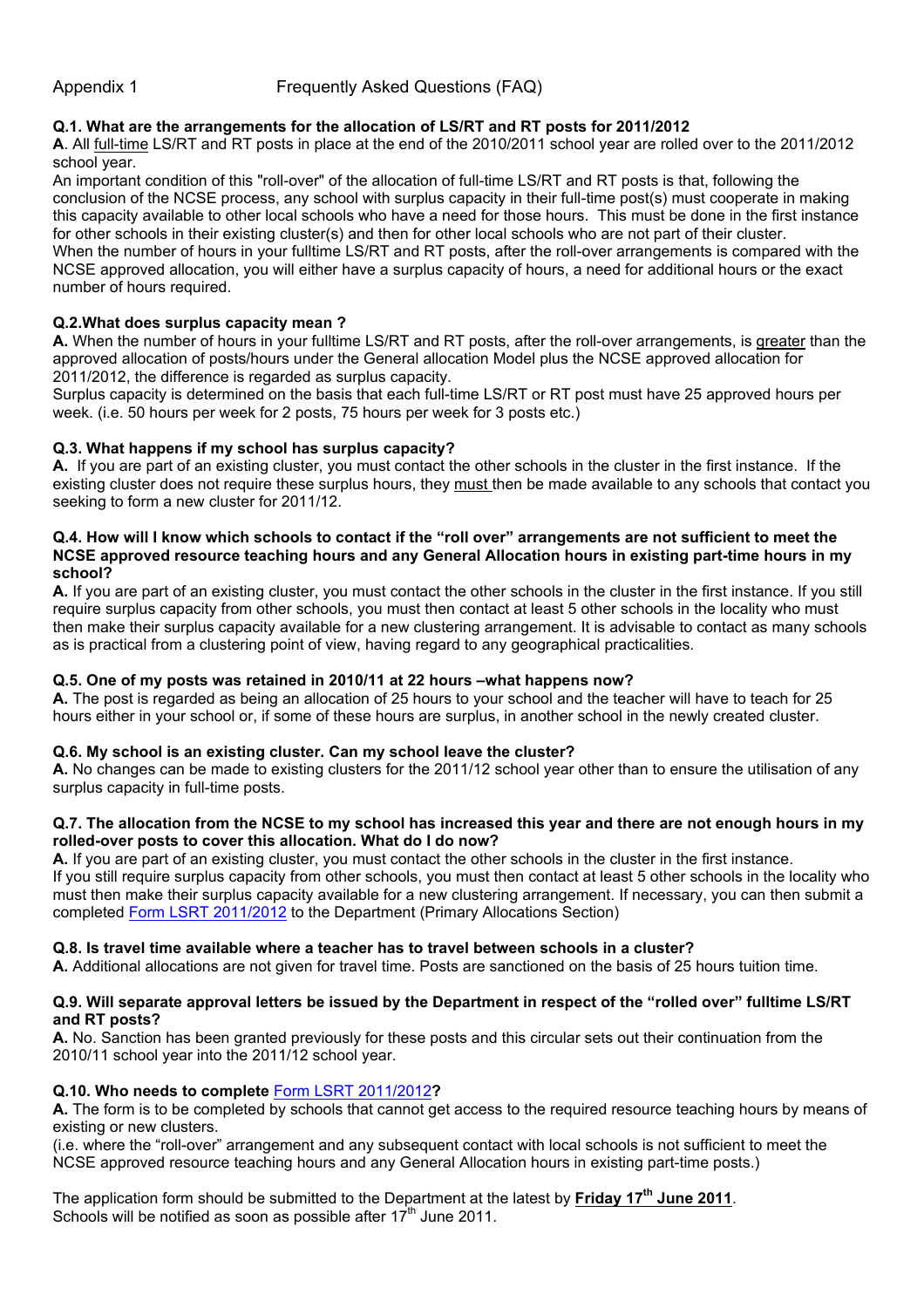# **Form LS/RT 2011/2012**

**To be completed only by schools where the "roll-over" arrangement and any subsequent contact with local schools is not sufficient to meet the NCSE approved resource teaching hours and any General Allocation hours in existing part-time posts**

|                                                                                                                                                                                                                                                 | Roll No.: <u>________________</u> |              |
|-------------------------------------------------------------------------------------------------------------------------------------------------------------------------------------------------------------------------------------------------|-----------------------------------|--------------|
|                                                                                                                                                                                                                                                 |                                   |              |
|                                                                                                                                                                                                                                                 |                                   |              |
|                                                                                                                                                                                                                                                 |                                   |              |
|                                                                                                                                                                                                                                                 |                                   |              |
| Table 1                                                                                                                                                                                                                                         |                                   |              |
| What is your school's NCSE approved allocation of resource teaching hours for 2011/12:                                                                                                                                                          |                                   | <b>Hours</b> |
| If your school currently has (in 2010/11) a part-time LS/RT or RT post, how many General<br>Allocation hours (if any) are in it:<br>(this only relates to existing part-time posts and does not include any GA hours in shared full-time posts) |                                   | <b>Hours</b> |
|                                                                                                                                                                                                                                                 | <b>Total Hours</b>                |              |

**Table 2**

| $\mathbf{A}$                                                 |                                                                                                                                                                                                                                                                                                                                                                                                                                                                                                                                                     |              |
|--------------------------------------------------------------|-----------------------------------------------------------------------------------------------------------------------------------------------------------------------------------------------------------------------------------------------------------------------------------------------------------------------------------------------------------------------------------------------------------------------------------------------------------------------------------------------------------------------------------------------------|--------------|
|                                                              | How many rolled-over full-time posts                                                                                                                                                                                                                                                                                                                                                                                                                                                                                                                |              |
|                                                              | are based in your school?                                                                                                                                                                                                                                                                                                                                                                                                                                                                                                                           |              |
|                                                              | How many of the total hours in Table 1 can be met from these rolled-over posts based                                                                                                                                                                                                                                                                                                                                                                                                                                                                | <b>HOURS</b> |
|                                                              | in your school?                                                                                                                                                                                                                                                                                                                                                                                                                                                                                                                                     |              |
|                                                              | You must count 25 hours in each post and exclude from your calculations (of what is available to meet<br>your Table 1 requirements) any approved GA hours in these full-time posts and any hours in these full-<br>time posts made available to other schools in your cluster(s).                                                                                                                                                                                                                                                                   |              |
|                                                              | Example: A school has 2 full-time posts rolled over. These are counted as 50 hours.<br>One of the posts is shared in a cluster. The teacher in this post does 20 hours in their own school and 5<br>hours in the other school in the cluster.<br>There are 30 approved General allocation hours in the two posts.<br>The 30 General Allocation hours and the 5 hours shared in a cluster are excluded from the calculation.<br>Therefore, in this example, there are a total of 15 hours available to meet the Table 1 requirements for<br>2011/12. |              |
| В                                                            | How many of the total hours in Table 1 can be met from rolled-over full-time LS/RT and                                                                                                                                                                                                                                                                                                                                                                                                                                                              |              |
| RT posts based in other schools in your existing cluster(s)? |                                                                                                                                                                                                                                                                                                                                                                                                                                                                                                                                                     | <b>HOURS</b> |
|                                                              | You should contact the base school in your existing cluster(s) to find out from it how many hours of its<br>rolled-over full-time posts are available to your school to meet your Table 1 requirements.                                                                                                                                                                                                                                                                                                                                             |              |
|                                                              | The base school will count each of its posts as 25 hours and determine the surplus capacity that is<br>available to your school to meet your Table 1 requirements for 2011/12.                                                                                                                                                                                                                                                                                                                                                                      |              |
| C                                                            | How many of the total hours in Table 1 can be met from rolled-over full-time LS/RT and<br>RT posts based in other local schools you have contacted to form a new cluster(s)?                                                                                                                                                                                                                                                                                                                                                                        | <b>HOURS</b> |
|                                                              | You should contact other local schools outside of your existing cluster(s) to find out from them how<br>many hours of their rolled-over full-time posts are available to your school to meet your Table 1<br>requirements.                                                                                                                                                                                                                                                                                                                          |              |
|                                                              | These other local schools will count each of their posts as 25 hours and determine the surplus capacity<br>that is available to your school to meet your Table 1 requirements for 2011/12.                                                                                                                                                                                                                                                                                                                                                          |              |
|                                                              | Total Hours available to meet the Table 1 requirements:                                                                                                                                                                                                                                                                                                                                                                                                                                                                                             |              |